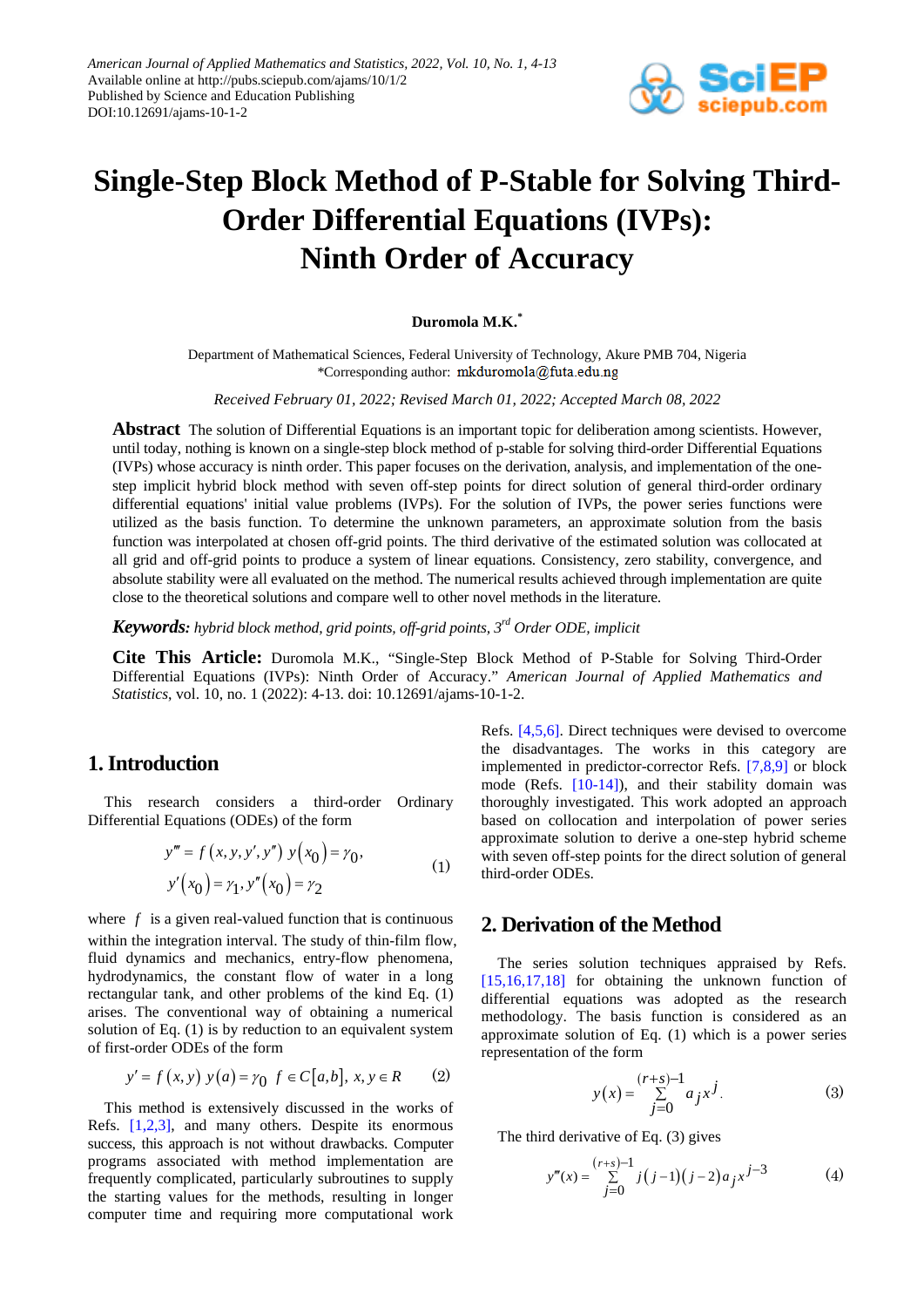Equating Eq. (4) to Eq. (1) yields the differential system

$$
\sum_{j=0}^{(r+s)-1} j(j-1)(j-2)a_j x^{j-3}
$$
  
=  $f(x, y(x), y'(x), y''(x)),$  (5)

Where the's are the parameters to be determined *r* and *s* denote the number of collocation and interpolation points respectively. Collocating Eq. (5) at the mesh points

$$
x = x_{n+j}
$$
,  $j = 0\left(\frac{1}{8}\right)1$  and interpolating Eq. (3) at  
 $x = x_{n+j}$ ,  $j = \frac{5}{2}, \frac{6}{2}, \frac{7}{2}$  yields a system of equations

 $x = x_{n+j}$ ,  $j = \frac{5}{8}, \frac{6}{8}, \frac{7}{8}$  yields a system of equations

$$
\sum_{j=0}^{(r+s)-1} a_j x^j = y_{n+j}, \ \ j = \frac{5}{8}, \frac{6}{8}, \frac{7}{8}, \tag{6}
$$

$$
\sum_{j=0}^{(r+s)-1} j(j-1)(j-2)a_j x^{j-3} = f_{n+j}, \quad j=0 \left(\frac{1}{8}\right)1 \quad (7)
$$

By putting these systems of equations in matrix form and then solved to obtain the values of parameters,  $j = 0, \frac{1}{8}, \dots, 1$  which when substituted in Eq. (4), yields, after some simplification, a hybrid linear method with continuous coefficients of the form

$$
y(t) = \sum_{j=5}^{7} \alpha_j(t) y_{n+\frac{j}{8}}(t) + h^3 \sum_{j=0}^{8} \beta_j(t) f_{n+\frac{j}{8}}(t)
$$
 (8)

Where the coefficients  $\alpha_j(t)$  and  $\beta_j(t)$  are given as

8 8  
\n
$$
\alpha_{5} = (4ht - 3)(8ht - 7)
$$
\n
$$
\frac{\alpha_{5}}{8} = -(8ht - 5)(8ht - 7)
$$
\n
$$
\frac{\alpha_{3}}{4} = -(8ht - 5)(8ht - 7)
$$
\n
$$
\frac{\alpha_{7}}{8} = (8ht - 5)(4ht - 3)
$$
\n
$$
\frac{\alpha_{7}}{8} = \frac{1}{20437401600}h^{3}(8ht - 7)(4ht - 3)(8ht - 5)
$$
\n
$$
(33554432h^{8}t^{8} - 132120576h^{7}t^{7} + 208928768h^{6}t^{6}
$$
\n
$$
-171147264h^{5}t^{5} + 78393344h^{4}t^{4} - 20199936h^{3}t^{3}
$$
\n
$$
+ 2767040h^{2}t^{2} - 174312ht + 2123)
$$
\n
$$
\beta_{\frac{1}{8}} = \frac{1}{5109350400}h^{3}(8ht - 5)(4ht - 3)(8ht - 7)
$$
\n
$$
(67108864h^{8}t^{8} - 252706816h^{7}t^{7} + 371720192h^{6}t^{6}
$$
\n
$$
-288042240h^{5}t^{5} + 94834688h^{4}t^{4} - 11564032h^{3}t^{3}
$$
\n
$$
-1938880h^{2}t^{2} + 645776ht - 48499)
$$

$$
\beta_{\frac{1}{4}} = \frac{1}{2554675200} h^3 (4ht-3)(8ht-5)(8ht-7) \n(11744052h^8t^8 - 420051840h^7t^7 + 576978944h^6t^6 \n-3675517696h^5t^5 + 101924864h^4t^4 - 4896896h^3t^3 \n-1652224h^2t^2 - 294986ht + 90101 ) \n\beta_{\frac{3}{8}} = -\frac{1}{5109350400} h^3 (8ht-5)(4ht-3)(8ht-7) \n(469762048h^8t^8 - 1607467008h^7t^7 + 2042626048h^6t^6 \n-1161166848h^5t^5 + 268251136h^4t^4 - 10773504h^3t^3 \n-1387328h^2t^2 + 729744ht - 457457 ) \n\beta_{\frac{1}{2}} = -\frac{1}{2043740160} h^3 (8ht-5)(4ht-3)(8ht-7) \n(234881024h^8t^8 - 763363328h^7t^7 + 903086080h^6t^6 \n-466681856h^5t^5 + 98824192h^4t^4 - 5583872h^3t^3 \n-1431104h^2t^2 + 79312ht - 280819 ) \n\beta_{\frac{5}{8}} = -\frac{1}{5109350400} h^3 (8ht-7)(4ht-3)(8ht-5) \n(469762048h^8t^8 - 1445986304h^7t^7 + 1598554112h^6t^6 \n-770441216h^5t^5 + 161017856h^4t^4 - 7844864h^3t^3 \n- 250580h^2t^2 - 990128
$$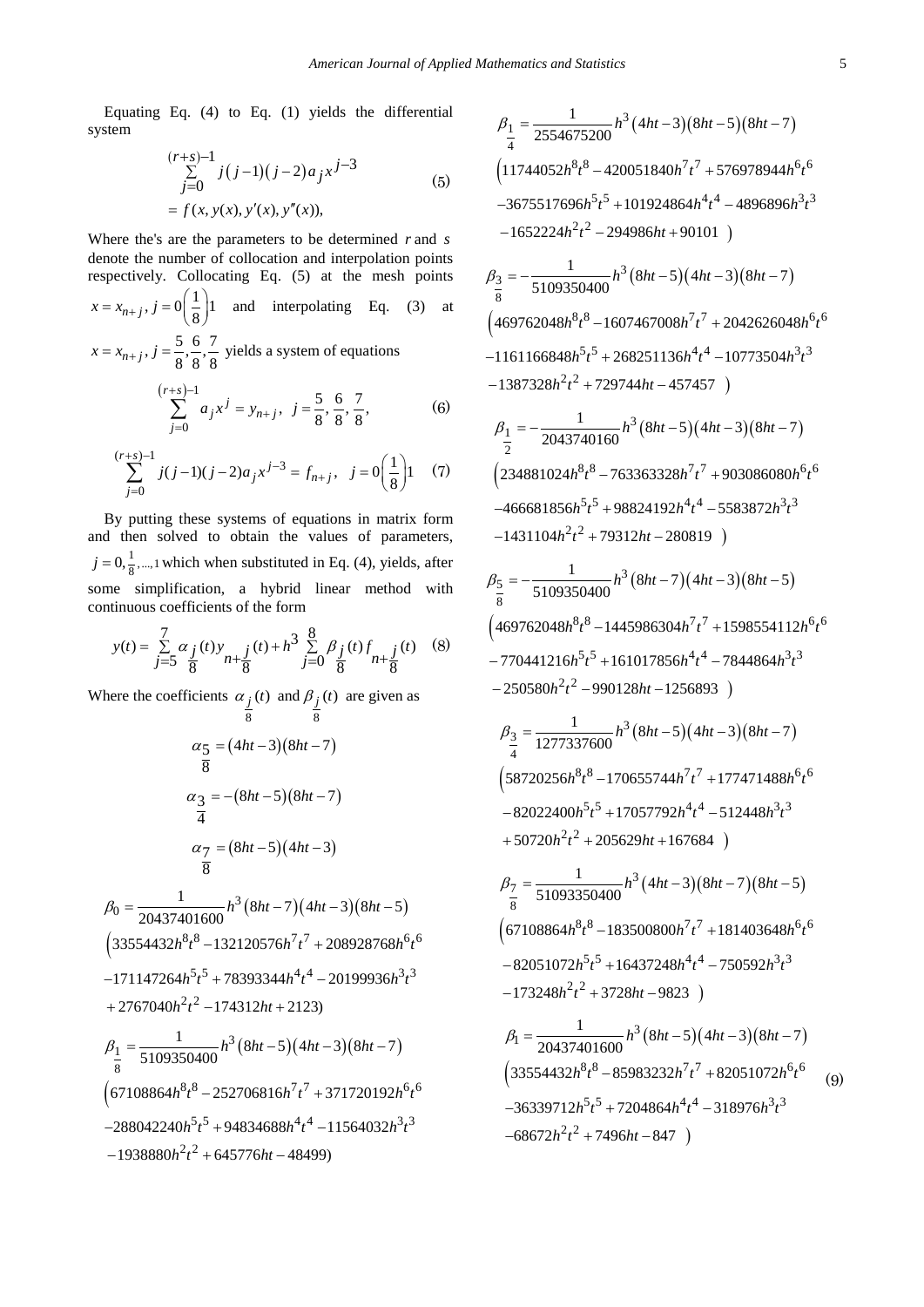where  $t = \frac{x - x_{n+v_i}}{h}$  . Evaluating Eq. (9) at  $t = 0, \frac{1}{8}, \frac{2}{8}, \frac{3}{8}, \frac{4}{8}$ , 1 yields the discrete one-step formulas  $21y_{n+}5 + 35y_{n+}3 - 15y_{n+}7$  $y_n - 21y_{n+\frac{5}{8}} + 35y_{n+\frac{3}{4}} - 15y_{n+\frac{7}{8}}$  $193 f_n + 17636 f_{n+\frac{1}{2}} + 65528 f_{n+\frac{1}{2}}$  $\left(193f_n+17636f_{n+\frac{1}{8}}+65528f_{n+\frac{1}{8}}\right)$ 3  $+166348 f_{n+\frac{3}{8}}+255290 f_{n+\frac{1}{2}}$  $17694720 + 457052 f_{n+\frac{5}{2}} + 243904 f_{n+\frac{3}{2}}$  $\overline{8}$   $\overline{4}$  $3572 f_{n+\frac{7}{8}} + 77 f_{n+1}$  $h^3$  | +166348 $f_{n+\frac{3}{8}}$ +255290 $f_n$  $f_{n+\frac{5}{8}}+243904f_n$  $\left( +3572f_{n+\frac{7}{8}} + 77f_{n+1} \right)$  $=\frac{-h^3}{17694720}\Bigg|^{+166348f_{n+\frac{3}{8}}+255290f_{n+\frac{3}{8}}+255290f_{n+\frac{1}{8}}+243904f_{n+\frac{1}{8}}+243904f_{n+\frac{1}{8}}+243904f_{n+\frac{1}{8}}+243904f_{n+\frac{1}{8}}+243904f_{n+\frac{1}{8}}+243904f_{n+\frac{1}{8}}+243904f_{n+\frac{1}{8}}+243904f_{n+\frac{1}{8}}+243904f_{n+\frac{$  $+3572f_{n+\frac{7}{2}}+77f_{n+}$ (10a)

$$
\begin{aligned}\ny_{n+\frac{1}{8}} - 15y_{n+\frac{5}{8}} + 24y_{n+\frac{3}{4}} - 10y_{n+\frac{7}{8}} \\
&= \frac{h^3}{15482880} \begin{pmatrix} 56f_n - 797f_{n+\frac{1}{8}} - 12190f_{n+\frac{1}{4}} \\
-67609f_{n+\frac{3}{8}} - 122930f_{n+\frac{1}{2}} \\
-257071f_{n+\frac{5}{8}} - 142138f_{n+\frac{3}{4}} \\
-2075f_{n+\frac{7}{8}} - 46f_{n+1}\n\end{pmatrix} \n\end{aligned} \tag{10b}
$$

$$
y_{n+\frac{1}{4}} - 10y_{n+\frac{5}{8}} + 15y_{n+\frac{3}{4}} - 6y_{n+\frac{7}{8}}
$$
  
\n
$$
= \frac{h^3}{61931520} \begin{pmatrix} 145f_{n-1}412f_{n+\frac{1}{8}} + 5300f_{n+\frac{1}{4}} \\ -75788f_{n+\frac{3}{8}} - 210650f_{n+\frac{1}{2}} \\ -581020f_{n+\frac{5}{8}} - 341228f_{n+\frac{3}{4}} \\ -4820f_{n+\frac{7}{8}} - 127f_{n+1} \end{pmatrix}
$$
(10c)

$$
\begin{aligned}\ny_{n+\frac{3}{8}} - 6y_{n+\frac{5}{8}} + 8y_{n+\frac{3}{4}} - 3y_{n+\frac{7}{8}} \\
&= \frac{h^3}{77414400} \begin{bmatrix} 88f_n - 859f_{n+\frac{1}{8}} + 3854f_{n+\frac{1}{4}} \\
-11903f_{n+\frac{3}{8}} - 52510f_{n+\frac{1}{2}} \\
-327673f_{n+\frac{5}{8}} - 212726f_{n+\frac{3}{4}} \\
-2989f_{n+\frac{7}{8}} - 82f_{n+1}\n\end{bmatrix} \n\end{aligned} \tag{10d}
$$

$$
y_{n+\frac{1}{2}} - 3y_{n+\frac{5}{8}} + 3y_{n+\frac{3}{4}} - y_{n+\frac{7}{8}}
$$
  
\n
$$
= \frac{h^3}{619315200} \begin{pmatrix} 331f_n - 3268f_{n+\frac{1}{8}} + 14848f_{n+\frac{1}{4}} \\ -41516f_{n+\frac{3}{8}} - 71030f_{n+\frac{1}{2}} \\ -674876f_{n+\frac{5}{8}} - 568952f_{n+\frac{3}{4}} \\ -6868f_{n+\frac{7}{8}} - 329f_{n+1} \end{pmatrix} (10e)
$$

$$
y_{n+1} - 3y_{n+\frac{7}{8}} + 3y_{n+\frac{3}{4}} - y_{n+\frac{5}{8}}
$$
  
=  $\frac{h^3}{619315200} \begin{pmatrix} 329f_n - 3292f_{n+\frac{1}{8}} + 15112f_{n+\frac{1}{4}} \\ -42484f_{n+\frac{3}{8}} + 82970f_{n+\frac{1}{2}} \\ -112484f_{n+\frac{5}{8}} + 702512f_{n+\frac{3}{4}} \\ + 557108f_{n+\frac{7}{8}} + 9829f_{n+1} \end{pmatrix}$ (10f)

By combining the schemes Eq. (10), the first, second derivatives of the schemes and write in block form, using the definition of implicit block method in Eq. (9) to obtain the block formula describe as follows:

$$
h^{p} \sum_{j=0}^{q} a_{i,j} y_{n+j}^{\lambda}
$$
  
=  $h^{\lambda} \sum_{j=0}^{q} e_{i,j} y_{n}^{\lambda} + h^{p-\lambda} \begin{pmatrix} \sum_{j=1}^{q} d_{i,j} f_{n} \\ \sum_{j=1}^{q} d_{i,j} f_{n} \\ + \sum_{j=1}^{q} b_{i,j} f_{n+j} \end{pmatrix}$ , (11)  
 $i = 0, 1, ..., q$ 

 $\lambda$  is the power of the derivative of the continuous method and *p* is the order of the problem to solve:  $q = r + s$ . This equation is solved, and values for  $y_{n+v_i}$ ,  $y_{n+1}$ ,  $y'_{n+v_i}$ ,  $y'_{n+1}$ ,  $y''_{n+v_i}$  and  $y''_{n+1}$   $i=0 \left(\frac{1}{8}\right)1$  are obtained as follows:

$$
y_{n+\frac{1}{8}} = y_n + \frac{1}{8}hy'_n + \frac{1}{128}h^2y''_n
$$
  

$$
= 3619903f_n + 6779886f_{n+\frac{1}{8}}
$$
  

$$
+ \frac{h^3}{20437401600} \begin{bmatrix} 3619903f_n + 6779886f_{n+\frac{1}{8}} \\ -9359135f_{n+\frac{1}{4}} + 11774146f_{n+\frac{3}{8}} \\ -276129795f_{n+\frac{1}{2}} + 6771082f_{n+\frac{5}{8}} \\ -5920898f_{n+\frac{3}{4}} + 679110f_{n+\frac{7}{8}} \end{bmatrix}
$$

$$
y_{n+\frac{1}{4}} = y_n + \frac{1}{4}hy'_n + \frac{1}{32}h^2y''_n
$$
  
\n
$$
y_{n+\frac{1}{4}} = \frac{9182944 f_n + 29158528 f_n + \frac{1}{8}}{9182944 f_n + 29158528 f_n + \frac{1}{8} + \frac{1}{10218700800}} - \frac{29652672 f_n + \frac{1}{4} + 37540480 f_n + \frac{5}{8}}{-166866575 f_n + \frac{1}{2} + 21492096 f_n + \frac{5}{8} - \frac{15108362 f_n + \frac{3}{4} + 2150272 f_n + \frac{7}{8}}{-233706 f_n + 1}}
$$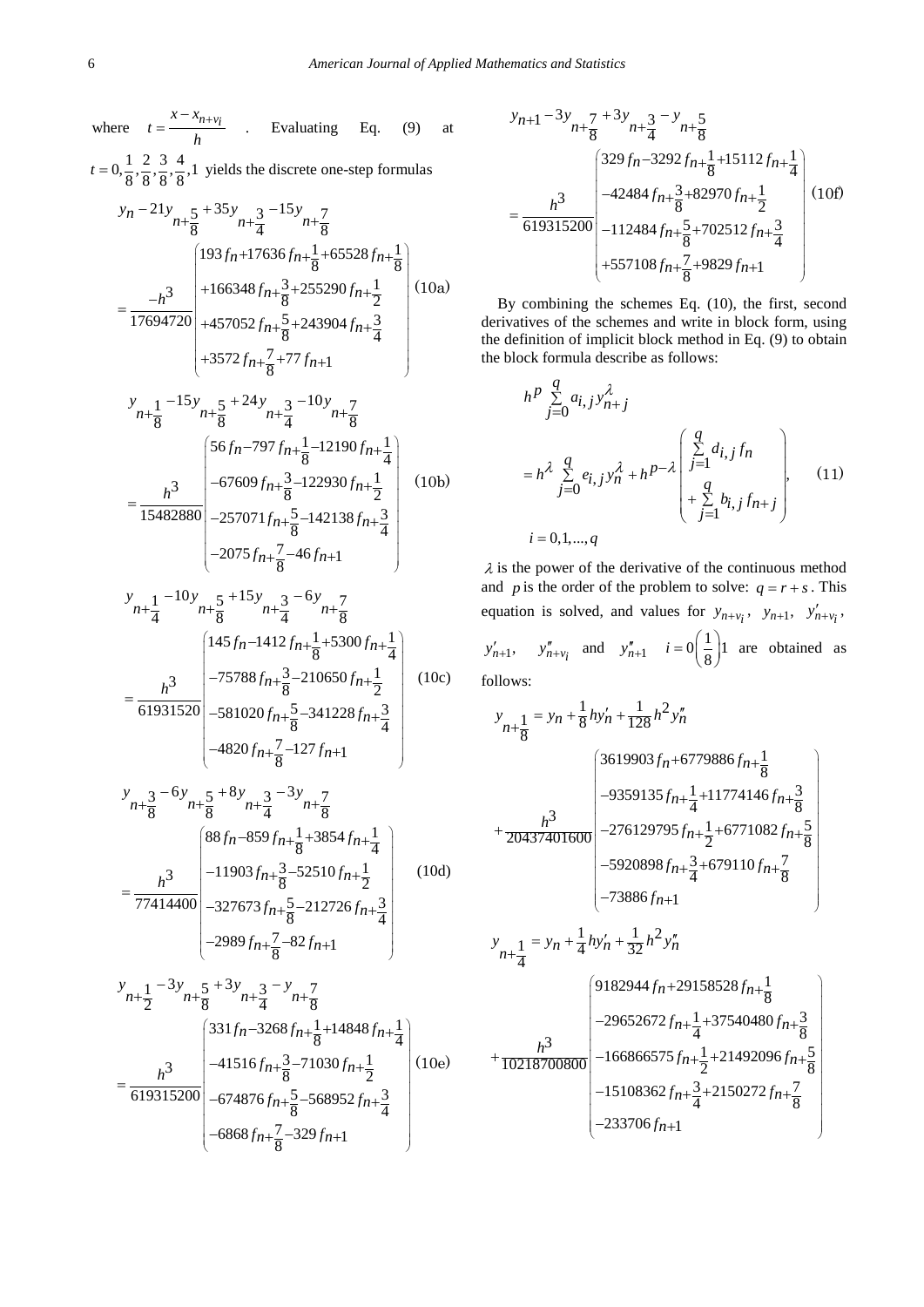$$
y_{n+\frac{3}{8}} = y_n + \frac{3}{8}h y'_n + \frac{9}{128}h^2 y''_n
$$
  
\n+  $\frac{h^3}{756940800}$   
\n+  $\frac{h^3}{756940800}$   
\n+  $\frac{h^3}{756940800}$   
\n+  $\frac{h^2}{756940800}$   
\n+  $\frac{h^3}{756940800}$   
\n+  $\frac{h^2}{243355h+1}$   
\n+  $\frac{h^3}{243355h+1}$   
\n+  $\frac{h^3}{243355h+1}$   
\n+  $\frac{h^3}{243355h+1}$   
\n+  $\frac{h^3}{243355h+1}$   
\n+  $\frac{h^3}{243355h+1}$   
\n+  $\frac{h^3}{243355h+1}$   
\n+  $\frac{h^3}{24594140f_n + \frac{1}{4} + 183713792f_n + \frac{1}{8}}{10218700800}$   
\n+  $\frac{h^3}{10218700800}$   
\n+  $\frac{h^3}{10218700800}$   
\n+  $\frac{h^3}{66465328f_n + \frac{1}{2} + 100450304f_n + \frac{5}{8}}{40076160f_n + \frac{7}{8}}$   
\n+  $\frac{h^3}{8h^3}$   
\n+  $\frac{h^3}{817496064}$   
\n+  $\frac{h^3}{817496064}$   
\n+  $\frac{h^3}{817496064}$   
\n+  $\frac{h^3}{4485162f_n + \frac{3}{4} + 1295750f_n + \frac{1}{8}}$   
\n+  $\frac{h^3}{817496064}$   
\n+  $\frac{h^3}{4485162f_n + \frac{3}{4} + 1295750f_n + \frac{5}{8}}$ 

$$
y_{n+1} = y_n + hy'_n + \frac{1}{2}h^2y'_n
$$
  
\n
$$
y_{n+1} = y_n + hy'_n + \frac{1}{2}h^2y'_n
$$
  
\n
$$
y_1^3
$$
  
\n
$$
y_2^2
$$
  
\n
$$
y_3^3
$$
  
\n
$$
y_1^3
$$
  
\n
$$
y_2^3
$$
  
\n
$$
y_1^3
$$
  
\n
$$
y_2^3
$$
  
\n
$$
y_1^3
$$
  
\n
$$
y_2^3
$$
  
\n
$$
y_1^3 = hy'_n + \frac{1}{8}h^2y'_n
$$
  
\n
$$
y_2^3
$$
  
\n
$$
y_1^3 = hy'_n + \frac{1}{8}h^2y''_n
$$
  
\n
$$
y_1^3
$$
  
\n
$$
y_2^3
$$
  
\n
$$
y_2^3
$$
  
\n
$$
y_1^3 = hy'_n + \frac{1}{8}h^2y''_n
$$
  
\n
$$
y_2^3
$$
  
\n
$$
y_1^3 = 225624f_{n+1} + 6488192f_{n+1} + \frac{1}{8}
$$
  
\n
$$
y_2^3
$$
  
\n
$$
y_1^3
$$
  
\n
$$
y_1^3
$$
  
\n
$$
y_1^3
$$
  
\n
$$
y_1^3
$$
  
\n
$$
y_1^3
$$
  
\n
$$
y_1^3 = hy'_n + \frac{1}{4}h^2y''_n
$$
  
\n
$$
y_1^3
$$
  
\n
$$
y_1^3
$$
  
\n
$$
y_1^3
$$
  
\n
$$
y_1^3
$$
  
\n
$$
y_1^3
$$
  
\n
$$
y_1^3
$$
  
\n
$$
y_1^3
$$
  
\n
$$
y_1^3
$$
  
\n
$$
y_1^3
$$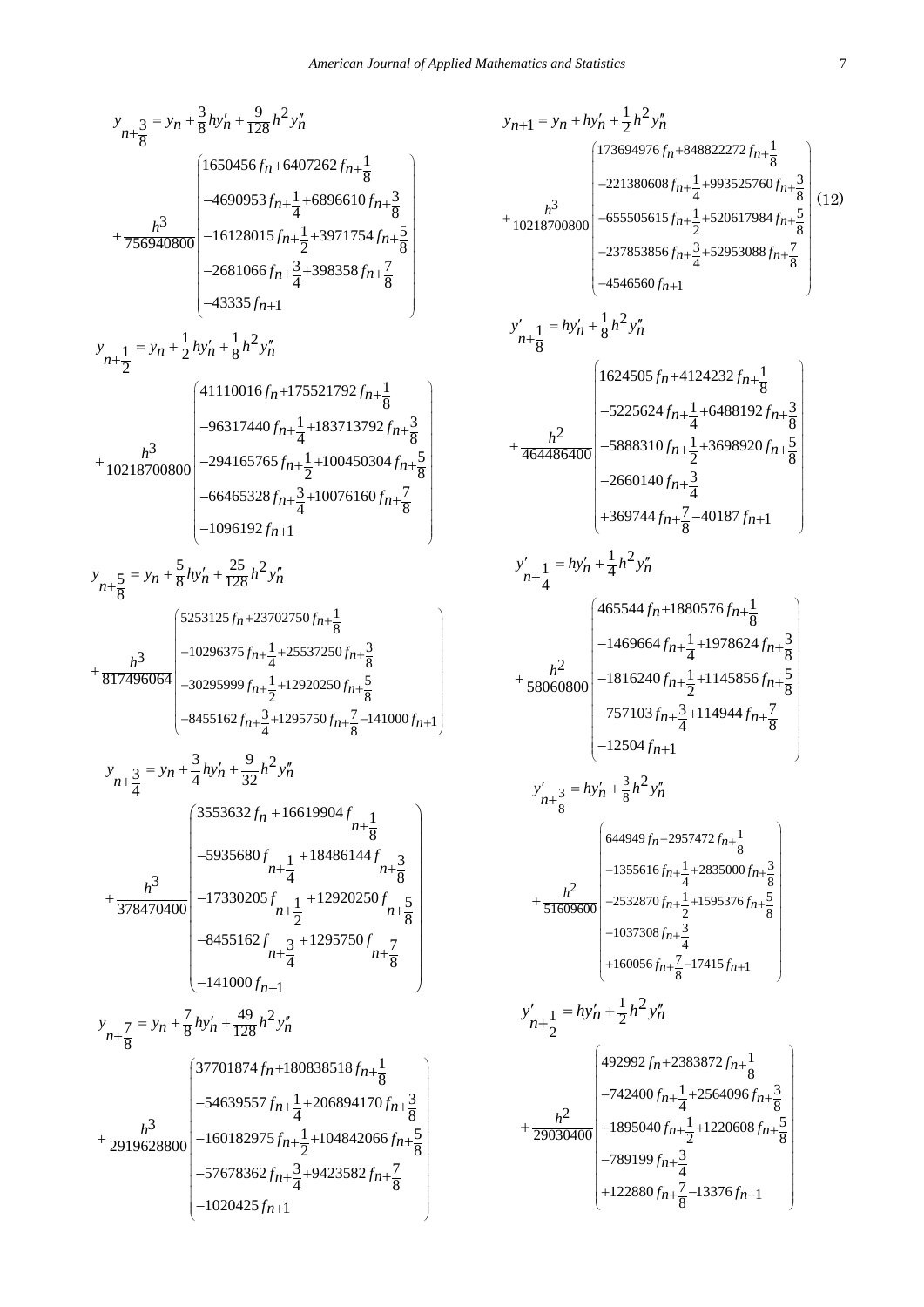$$
y'_{n+\frac{5}{8}} = hy'_{n} + \frac{5}{8}h^2y''_{n}
$$
\n
$$
+ \frac{h^2}{92897280} \begin{bmatrix}\n1994125f_{n}+9935000f_{n+\frac{1}{8}} \\
-2325000f_{n+\frac{1}{4}} +11470000f_{n+\frac{3}{8}} \\
+ 92897280\n\end{bmatrix} -6418750f_{n+\frac{1}{2}} +5103000f_{n+\frac{5}{8}} \\
-3197468f_{n+\frac{3}{4}} \\
+ 500000f_{n+\frac{7}{8}} -54375f_{n+1}\n\end{bmatrix}
$$
\n
$$
y'_{n+\frac{3}{4}} = hy'_{n} + \frac{3}{4}h^2y''_{n}
$$
\n
$$
+ \frac{h^2}{6451200} \begin{bmatrix}\n167400f_{n} +850176f_{n+\frac{1}{8}} \\
-158112f_{n+\frac{1}{4}} +1022976f_{n+\frac{3}{8}} \\
-258085f_{n+\frac{3}{4}} \\
+ 41472f_{n+\frac{7}{8}} -4536f_{n+1}\n\end{bmatrix}
$$
\n
$$
y'_{n+\frac{7}{8}} = hy'_{n} + \frac{7}{8}h^2y''_{n}
$$
\n
$$
y'_{n+\frac{7}{8}} = hy'_{n} + \frac{7}{8}h^2y''_{n}
$$
\n
$$
+ \frac{h^2}{66355200} \begin{bmatrix}\n2019731f_{n} +10388784f_{n+\frac{1}{8}} \\
-1575056f_{n} + \frac{1}{4} +12811736f_{n+\frac{3}{8}} \\
+ 589176f_{n+\frac{7}{8}} -57281f_{n+1}\n\end{bmatrix}
$$
\n
$$
y'_{n+1} = hy'_{n} + h^2y''_{n}
$$
\n
$$
+ 4860384f_{n} + 232128512f_{n+\frac{3}{8}}
$$
\n
$$
+ \frac{h^2}{12773376
$$

$$
y''_{n+\frac{1}{4}}
$$
\n
$$
= h^2 y''_n + \frac{h}{29030400} \begin{bmatrix} 1036064 f_n + 5842688 f_n + \frac{1}{8} \\ -1359808 f_n + \frac{1}{4} + 3842816 f_n + \frac{3}{8} \\ -1565662 f_n + \frac{3}{4} + 284627 f_n + \frac{7}{8} \\ 26656 f_n + 1 \end{bmatrix}
$$
\n
$$
y''_{n+\frac{3}{8}}
$$
\n
$$
= h^2 y''_n + \frac{h}{9676800} \begin{bmatrix} 347787 f_n + 1914354 f_n + \frac{1}{8} \\ -92826 f_n + \frac{1}{4} + 2158218 f_n + \frac{3}{8} \\ -92826 f_n + \frac{1}{4} + 2158218 f_n + \frac{3}{8} \\ +611380 f_n + \frac{3}{4} + 91854 f_n + \frac{7}{8} \\ -9963 f_n + 1 \end{bmatrix}
$$
\n
$$
y''_{n+\frac{1}{2}}
$$
\n
$$
= h^2 y''_n + \frac{h}{14515200} \begin{bmatrix} 520064 f_n + 2889728 f_n + \frac{1}{8} \\ 11380 f_n + \frac{3}{2} + 1181696 f_n + \frac{3}{8} \\ +31232 f_n + \frac{1}{4} + 4192256 f_n + \frac{3}{8} \\ +31232 f_n + \frac{1}{4} + 192256 f_n + \frac{3}{8} \\ -13696 f_n + 1 \end{bmatrix}
$$
\n
$$
y''_n + \frac{5}{14515200} \begin{bmatrix} 1042625 f_n + 5753750 f_n + \frac{1}{8} \\ -13696 f_n + 1 \end{bmatrix}
$$
\n
$$
y''_n + \frac{5}{8}
$$
\n
$$
= h^2 y''_n + \frac{h}{29030400} \begin{bmatrix} 1042625 f_n + 5753750 f_n + \frac{1}{8
$$

 $\frac{h}{4838400}$  -155520 $f_{n+\frac{1}{2}}$ +1150848 $f_{n+\frac{5}{8}}$ 

3888 $f_{n+1}$ 

 $-3888f_{n+}$ 

 $h^2 y_n''$ 

 $= h^2 y''_n +$ 

*fn*

 $26533f_{n+\frac{3}{4}} + 31104f_{n+\frac{7}{8}}$ 

 $-26533f_{n+\frac{3}{4}}+31104f_{n+}$ 

 $-155520f_{n+\frac{1}{2}}+1150848f_{n+}$ 

 $f_{n+\frac{3}{4}}+31104f_n$ 

 $\left($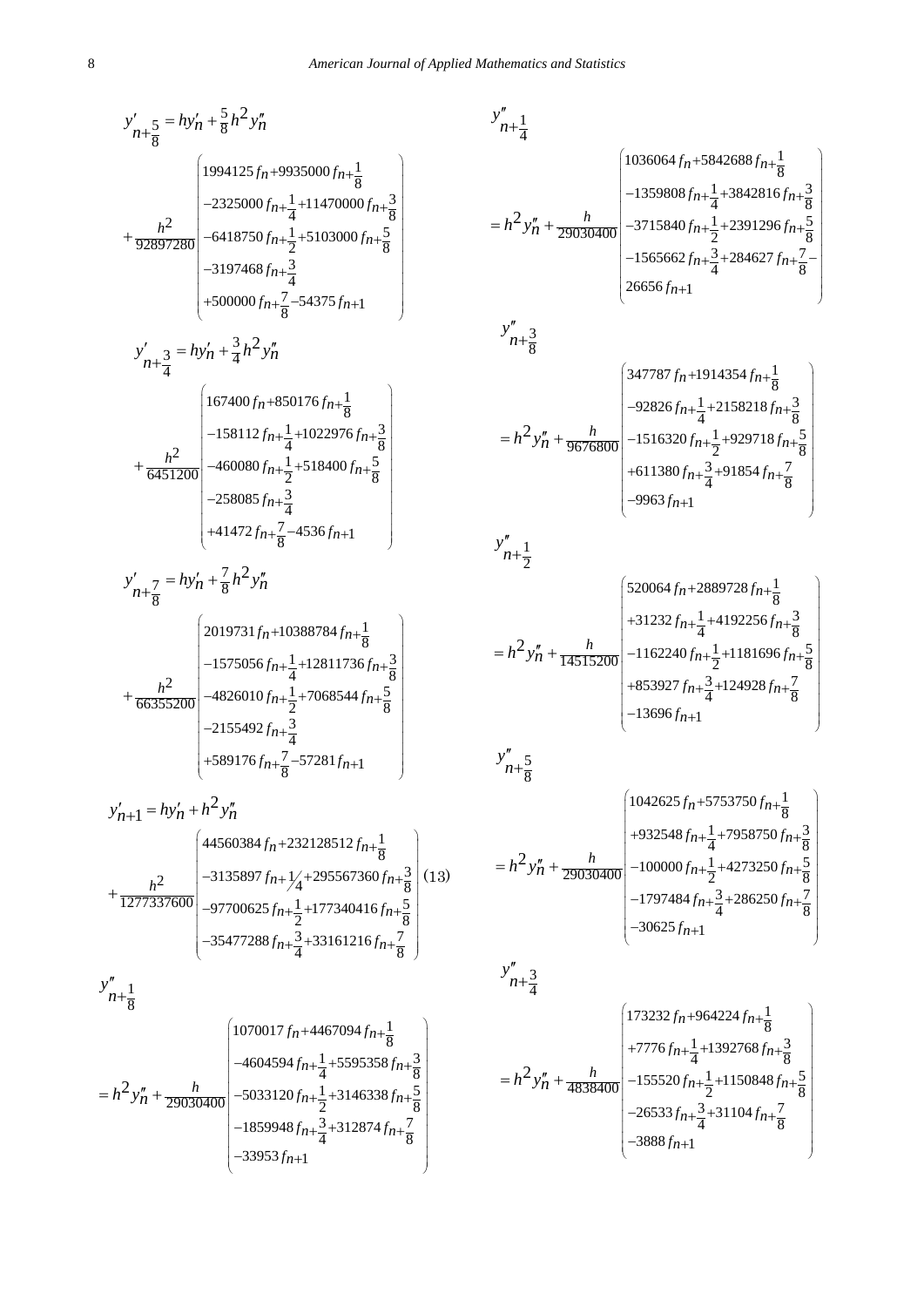$$
y''_{n+\frac{7}{8}}
$$
\n
$$
= h^2 y''_n + \frac{h}{29030400} \begin{pmatrix} 1046689 f_n + 5716438 f_{n+\frac{1}{8}} \\ + 340942 f_{n+\frac{1}{4}} + 7601566 f_{n+\frac{3}{8}} \\ + 384160 f_{n+\frac{1}{2}} + 5152564 f_{n+\frac{5}{8}} \\ + 3085588 f_{n+\frac{3}{4}} + 1562218 f_{n+\frac{7}{8}} \\ - 57281 f_{n+1} \end{pmatrix}
$$

 $y''_{n+1}$ 

$$
=h^2 y''_n + \frac{h}{14515200} \begin{pmatrix} 506368f_n + 3014656f_{n+\frac{1}{8}} \\ -475136f_{n+\frac{1}{4}} + 5373952f_{n+\frac{3}{8}} \\ -2324480f_{n+\frac{1}{2}} + 5373952f_{n+\frac{5}{8}} \\ -759503f_{n+\frac{3}{4}} + 3014656f_{n+\frac{7}{8}} \\ + 506368f_{n+1} \end{pmatrix} (14)
$$

### **3. Analysis of the Method**

In this section, the analysis of the basic properties of the method was carried out as follows.

#### **3.1. Order and Error Constant of the Method**

The formula in Eq. (10f) in a conventional linear multistep method can be expressed as:

$$
\sum_{j=5}^{7} \alpha_{j} y_{n+\frac{5}{8}} = h^{3} \sum_{j=0}^{8} \beta_{j} y_{n+\frac{j}{8}}^{m}
$$
 (15)

Following Ref. [\[1\],](#page-9-0) the local truncation error associated with Eq. (15) was defined by the difference operator

$$
L_{\frac{j}{8}}\left\{y(x):h\right\}
$$
  
=  $\sum_{j=0}^{k} \left\{\alpha_{\frac{j}{8}}y(x_n + \frac{j}{8}h) - h^3 \beta_{\frac{j}{8}}y'''(x_n + \frac{j}{8}h)\right\}$  (16)

where  $y(x)$  is assumed to have continuous derivatives of a sufficiently high order. Therefore expanding (10f) in Taylor series about the point *x* to obtain the expression

$$
L_j \{y(x):h\}
$$
  
=  $C_0 y(x) + C_1 hy'(x) + C_2 h^2 y''(x) + ...$   
+ $C_{p+2} h^{p+2} y^{(p+2)}(x)$   
+ $C_{p+3} h^{p+3} y^{(p+3)}(x)$  (17)

The term  $C_{p+3}$  is called the error constant and implies that the local truncation error is given by:

$$
t_{n+k} = C_{p+4} h^{(p+3)} y^{(p+3)}(x_n) + 0 h^{(p+4)}
$$
 (18)

since  $C_0 = C_1 = ... = C_{p+2} = 0, C_{p+3} \neq 0$ . see Ref. [\[19\];](#page-9-5) then the method has ordered  $p = 9$  with error constant  $c_{p+3} = \frac{19}{11083077207982080}$ 

#### **3.2. Definition: Zero Stability of the Method**

According to Ref. [\[2\]](#page-9-6) a block method is zero stable provided the roots  $z_j$ ,  $j = 1(1)k$  of the first characteristic polynomial  $\rho(r)$  specified as

$$
\rho(z) = \det \left[ \sum_{j=0}^{k} A^{(j)} z^{k-j} \right] = 0, A^{(0)} = -1 \qquad (19)
$$

satisfies  $|z_j| \leq 1$ , and for those roots with  $|z_j| = 1$ , the multiplicity must not exceed 2. By definition (3.2) block Eq. (11) is zero stable since the roots of the characteristic polynomial satisfy  $|z| \le 1$  and the root  $|z| = 1$  has multiplicity not exceeding the order of the differential equation. Moreover, as  $h^{\mu} \rightarrow 0, \rho(z) = z^{r-\mu} (\lambda - 1)^{\mu}$ , where  $\mu$  is the order of the differential equation, for the block method,  $r = 24$ , and  $\mu = 3$ 

$$
\rho(z) = \lambda^{21} (\lambda - 1)^3 = 0
$$

Implies that

<sup>λ</sup> = 0,0,0,0,0,0,0,0,0,0,0,0,0,0,0,0,0,0,0,0,0,1,1,1

Hence, the method is Zero stable.

#### **3.3. Consistency of the Method**

From Eq. (10f), the first and second characteristics polynomials of the method are given by

$$
\rho(r) = r - 3r^2/8 + 3r^2/4 - r^2/8
$$
  
\n
$$
\sigma(r) = \frac{329}{619315200} - \frac{3292}{619315200}r^2/8 + \frac{15112}{619315200}r^2/4 - \frac{42484}{619315200}r^3/8 + \frac{82970}{619315200}r^2/2 - \frac{112484}{619315200}r^5/8 + \frac{702512}{619315200}r^3/4 + \frac{557108}{619315200}r^2/8 + \frac{9829}{619315200}r
$$

This implies that the method presented in this report is consistent since it satisfies the following conditions:

- i) The order of the method is  $p = 9 \ge 1$  which is obvious.
- ii) For the method  $\alpha_1 = 1$ ,  $\alpha_7 = -3$ , 8  $\alpha_7 = -3, \alpha_3 = -3,$ 4  $\alpha_3 = -3$ , and

$$
\alpha_5 = -1 \text{ thus } \frac{2}{8}
$$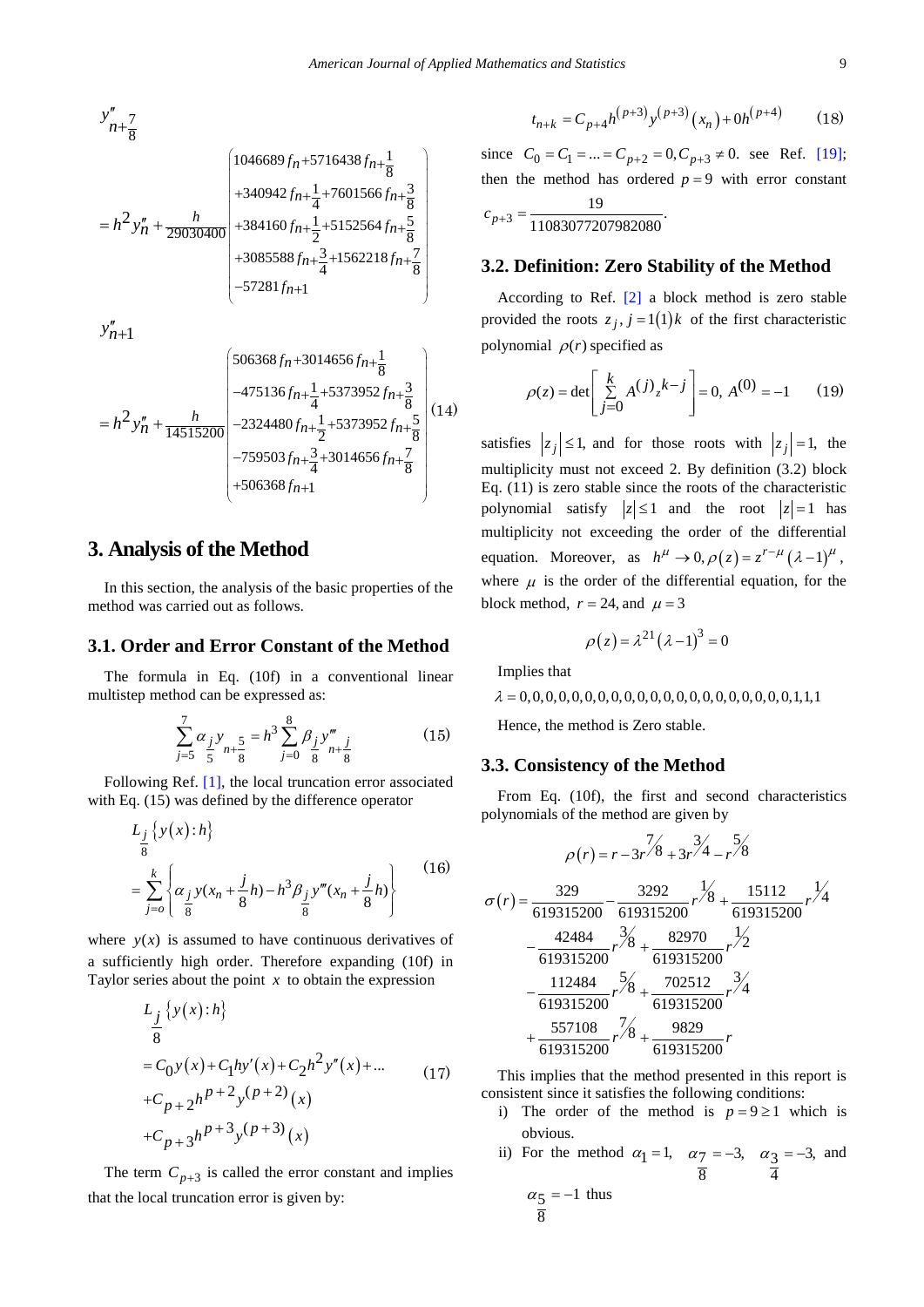iii) If 
$$
\rho(r) = r - 3r^{\frac{7}{8}} + 3r^{\frac{3}{4}} - r^{\frac{5}{8}}
$$
 and  

$$
\rho'(r) = 1 - \frac{21}{8}r^{-\frac{1}{8}} + \frac{9}{4}r^{-\frac{1}{4}} - \frac{5}{8}r^{-\frac{3}{8}}
$$

it follows from here that  $\rho(1) = 0 = \rho'(1)$  shows that the condition (iii) is satisfied as well

iv) Note that

$$
\rho'''(r) = -\frac{189}{512}r^{-\frac{17}{8}} + \frac{45}{64}r^{-\frac{9}{4}} - \frac{165}{512}r^{-\frac{19}{8}}
$$

$$
r = 1 \implies \rho'''(1) = \frac{1}{512} = 31\sigma(1).
$$

For the principal root is observed that the last condition above is satisfied. Hence the method is consistent.

#### **3.4. Convergence of the Method**

According to Ref. [\[20\],](#page-9-7) the necessary and sufficient condition for a numerical method to be convergent is to be consistent and Zero stable. Thus since it has been successfully shown from the above condition, it could be seen that method is convergent.

#### **3.5. Region of Absolute Stability of the Method.**

The boundary locus method was adopted by considering the stability polynomial written in general form:

$$
\pi\left(r,\bar{h}\right) = \rho\left(r\right) - \bar{h}\sigma\left(r\right) = 0\tag{20}
$$

 $\overline{h} = h^2 \lambda$  and  $\lambda = \frac{df}{dy}$  is assumed constant. The stability

polynomial of the formula (10f) becomes:

$$
\left(r-3r^{\frac{7}{8}}+3r^{\frac{3}{4}}-r^{\frac{5}{8}}\right)
$$
\n
$$
-\frac{15112}{619315200}-\frac{3292}{619315200}r^{\frac{1}{8}}
$$
\n
$$
-\frac{15112}{619315200}r^{\frac{1}{4}}-\frac{42484}{619315200}r^{\frac{3}{8}}
$$
\n
$$
-\frac{1}{4}+\frac{82970}{619315200}r^{\frac{1}{2}}-\frac{112484}{619315200}r^{\frac{5}{8}}}{619315200} = 0
$$
\n
$$
+\frac{702512}{619315200}r^{\frac{3}{4}}+\frac{557108}{619315200}r^{\frac{7}{8}}
$$
\n
$$
+\frac{9829}{619315200}r
$$
\n(21)

where,

$$
\rho(r) = r - 3r^{\frac{7}{8}} + 3r^{\frac{3}{4}} - r^{\frac{5}{8}},
$$

and

$$
\sigma(r) = \frac{329}{619315200} - \frac{3292}{619315200} r^{\frac{1}{8}} + \frac{15112}{619315200} r^{\frac{1}{4}}
$$

$$
-\frac{42484}{619315200} r^{\frac{3}{8}} + \frac{82970}{619315200} r^{\frac{1}{2}} - \frac{112484}{619315200} r^{\frac{5}{8}}
$$

$$
+\frac{702512}{619315200} r^{\frac{3}{4}} + \frac{557108}{619315200} r^{\frac{7}{8}} + \frac{9829}{619315200} r
$$
From Eq. (20),

$$
h = \frac{\rho(r)}{\sigma(r)}.\tag{22}
$$

Substituting  $\rho(r)$  and  $\sigma(r)$  into Eq. (21), evaluate, and equate the imaginary part to zero leads to

$$
\begin{pmatrix}\n329\cos\theta - 1031525\cos\frac{1}{8}\theta \\
+803737\cos\frac{1}{4}\theta - 513787\cos\frac{3}{8}\theta \\
+803737\cos\frac{1}{4}\theta - 513787\cos\frac{3}{8}\theta \\
+25975\cos\frac{3}{4}\theta - 4279\cos\frac{7}{8}\theta \\
+558525\n\end{pmatrix}
$$
\n
$$
\overline{n}(\theta) = \frac{\begin{pmatrix}\n6467482\cos\theta + 608557930160\cos\frac{1}{8}\theta \\
+558525\n\end{pmatrix}}{2\n\begin{pmatrix}\n6467482\cos\theta + 608557930160\cos\frac{1}{8}\theta \\
+17408233776\cos\frac{1}{4}\theta + 26570306064\cos\frac{3}{8}\theta \\
-19677416680\cos\frac{1}{2}\theta + 11303528240\cos\frac{5}{8}\theta \\
+825569922510\n\end{pmatrix}}
$$
\n
$$
\begin{pmatrix}\n10e^{8} \\
13.0e^{8} \\
13.0e^{8}\n\end{pmatrix}
$$



 $-1.5e.7$ 

 $-1.0e-7$ 

 $-5.0e-8$ 

 $-1.0e-8$  $-2.0e-8$  $-3.0e-8$  $+$  -4.0e-8

## **4. Numerical Experiments**

 $-2.5e-7$ 

 $-2.0e-7$ 

 $-3.5e-7$ 

 $-3.0e-7$ 

The method was utilized to solve specific initial value problems of third-order ordinary differential equations to verify its accuracy, workability, and applicability. The following notations are used to represent the current findings:

XVAL: Value of the independent variable where a numerical value is taken.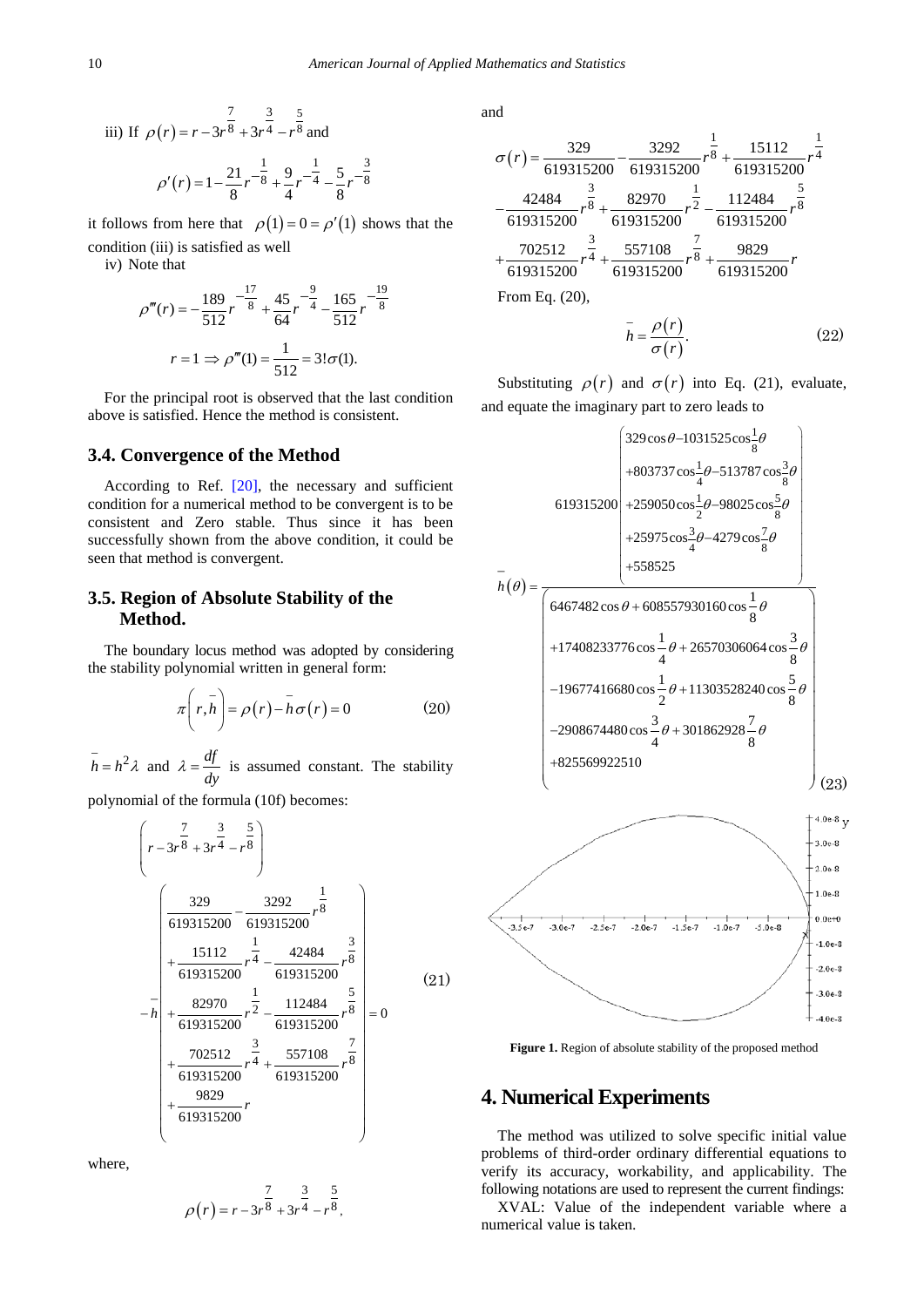ERC: Exact result at XVAL NRC: Numerical result at XVAL ERR: Error in proposed method at XVAL

#### **4.1. Problem 1**

Consider a non linear third order ODE problem:

$$
y''' = \frac{1 + 2\sin^2(y)}{\cos^2(y)} \qquad 0 \le x \le \frac{\pi}{4}
$$
  
y(0) = 0, y'(0) = 1, y''(0) = 0

whose exact solution is given by  $y(x) = \arcsin(x)$ . The method was used to solve the problem, and the results were compared with Ref. [\[21\]](#page-9-8) as shown in [Table 1.](#page-7-0)

**Table 1. Comparison of results obtained with the proposed method and that of Ref[. \[21\]](#page-9-8) on problem 1**

<span id="page-7-0"></span>

|      |            |            | <b>ERR</b>     | ERR in [21]    |
|------|------------|------------|----------------|----------------|
| XVAL | <b>ERC</b> | <b>NRC</b> | $P = 9, K = 1$ | $P = 9 K = 3$  |
|      |            |            | (Single Step)  | (Three Steps)  |
| 0.1  | 0.10016742 | 0.10016742 | 5.5511E-17     | $0.0000 + 00$  |
| 0.2  | 0.20135792 | 0.20135792 | 8.3266E-17     | 5.5511E-17     |
| 0.3  | 0.30469265 | 0.30469265 | 5.5511E-17     | $1.1102E - 16$ |
| 0.4  | 0.41151684 | 0.41151684 | 2.7755E-16     | 3.3306E-16     |
| 0.5  | 0.52359877 | 0.52359877 | 2.2204E-16     | $4.4408E - 16$ |
| 0.6  | 0.64350110 | 0.64350110 | 2.2204E-16     | $4.4408E - 16$ |
| 0.7  | 0.77539749 | 0.77539749 | 6.6613E-16     | 5.5511E-16     |
| 0.8  | 0.92729521 | 0.92729521 | 1.6653E-15     | 8.8817E-16     |



**Figure 2.** curve of problem 1 as compared with the exact solution



**Figure 3.** Behaviours of absolute errors obtained by the proposed method on problem

## **4.2. Problem 2**

Consider the linear problem:

$$
y''' = 2y'' + 3y' - 10y + 34xe^{-2x}
$$
  
-16e<sup>-2x</sup> -10x<sup>2</sup> + 6x + 34,  
0 \le x \le 1 \quad y(0) = 3, y'(0) = 0, y''(0) = 0

Exact solution:  $y(x) = x^2 e^{-2x} - 2x - x^2 + 3$ .

The proposed method was applied to this example and the results obtained are compared with that of Ref. [\[21\]](#page-9-8) in [Table 2.](#page-7-1) The result is as shown in [Table 2.](#page-7-1) 

**Table 2. Comparison of results obtained with the proposed method and that of Ref[. \[21\]](#page-9-8) on problem 2**

<span id="page-7-1"></span>

| <b>XVAL</b> | <b>ERC</b> | <b>NRC</b> | <b>ERR</b><br>$P = 9, K = 1$ | ERR in $[21]$ :<br>$P = 9 K = 3$ |
|-------------|------------|------------|------------------------------|----------------------------------|
| 0.1         | 2.99818730 | 2.99818730 | 3.8646E-19                   | $2.5934E-13$                     |
| 0.2         | 2.98681280 | 2.98681280 | 1.6071E-18                   | $4.3611E - 11$                   |
| 0.3         | 2.95939304 | 2.95939304 | 3.7550E-18                   | $2.9672E - 11$                   |
| 0.4         | 2.91189263 | 2.91189263 | 6.9813E-18                   | $9.9812E - 11$                   |
| 0.5         | 2.84196986 | 2.84196986 | 1.1497E-17                   | $2.3423E - 10$                   |
| 0.6         | 2.74842991 | 2.74842991 | 1.7577E-17                   | 4.5508E-10                       |
| 0.7         | 2.63083251 | 2.63083251 | 2.5561E-17                   | $7.9121E - 10$                   |
| 0.8         | 2.48921377 | 2.48921377 | 3.5862E-17                   | 1.2750E-09                       |
| 0.9         | 2.32389209 | 2.32389209 | 4.8968E-17                   | $1.9452E - 09$                   |
| 1.0         | 2.13533528 | 2.13533528 | 6.5444E-17                   | 2.8494E-08                       |



**Figure 4.** Solution curve of problem as compared with the exact solution



Figure 5. Nature of absolute errors obtained by the proposed method on problem 2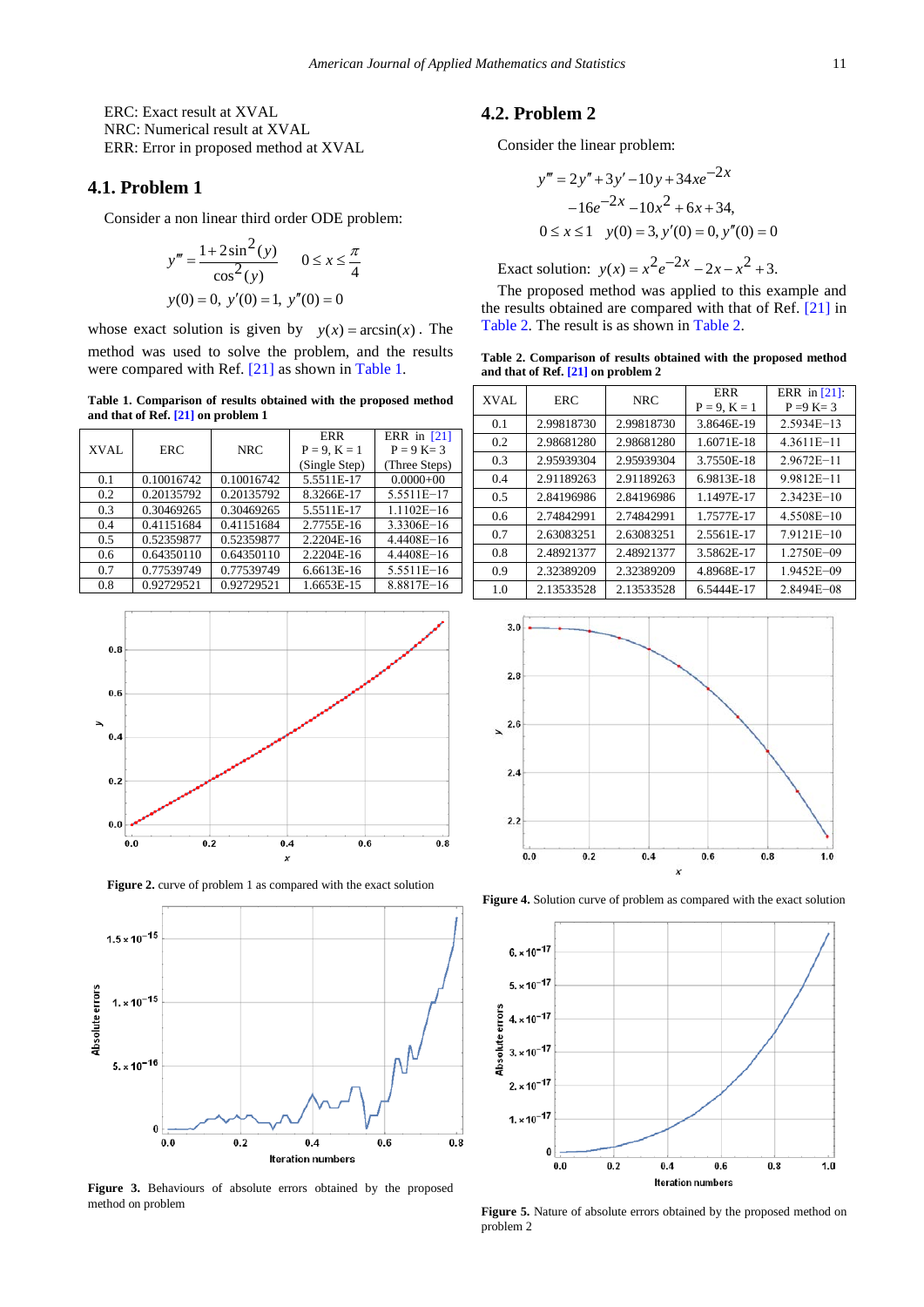#### **4.3. Problem 3**

Consider the problem:

$$
y''' = -y, \quad 0 \le x \le 1, \quad h = 0.1
$$
  

$$
y(0) = 1, y'(0) = -1, y''(0) = 1
$$

Exact solution:  $y(x) = e^{-x}$ . The proposed method was applied to this example and the results obtained are compared with that of Ref[. \[6\]](#page-9-9) in [Table 3.](#page-8-0)

**Table 3. Comparison of results obtained with the proposed method and that of Ref[. \[6\]](#page-9-9) on problem 3**

<span id="page-8-0"></span>

| XVAL | <b>ERC</b> | <b>NRC</b> | <b>ERR</b><br>$P = 9, K = 1$ | ERR in $[6]$ :<br>$P = 9 K = 5$ |
|------|------------|------------|------------------------------|---------------------------------|
| 0.1  | 0.90483741 | 0.90483741 | 2.8160E-24                   | $0.0000+00$                     |
| 0.2  | 0.81873075 | 0.81873075 | 1.1025E-23                   | 2.7756E-14                      |
| 0.3  | 0.74081822 | 0.74081822 | 2.4162E-23                   | 1.5838E-12                      |
| 0.4  | 0.67032004 | 0.67032004 | 4.1797E-23                   | 2.7879E-11                      |
| 0.5  | 0.60653065 | 0.60653065 | 6.3522E-23                   | $2.9477E - 11$                  |
| 0.6  | 0.54881163 | 0.54881163 | 8.8946E-23                   | 8.5048E-11                      |
| 0.7  | 0.49658530 | 0.49658530 | 1.1768E-22                   | 8.0357E-11                      |
| 0.8  | 0.44932896 | 0.44932896 | 1.4936E-22                   | $1.6601E - 10$                  |
| 0.9  | 0.40656965 | 0.40656965 | 1.8358E-22                   | $1.1176E - 10$                  |
| 1.0  | 0.36787944 | 0.36787944 | 2.1997E-22                   | $1.4871E - 10$                  |



**Figure 6.** Solution curve of problem as compared with the exact solution



Figure 7. Nature of absolute errors obtained by the proposed method on problem 3

# **4.4. Problem 4.**

Consider the problem:

$$
y''' = e^x, \quad 0 \le x \le 1, \quad h = 0.1
$$
  

$$
y(0) = 3, y'(0) = 1, y''(0) = 5
$$

Exact solution:  $y(x) = 2 + 2x^2 + e^x$ . The proposed method was applied to this example and the results obtained are compared with that of Ref. [\[6\]](#page-9-9) in [Table 4.](#page-8-1)

**Table 4. Comparison of results obtained with the proposed method and that of [\[6\]](#page-9-9) on problem 4**

<span id="page-8-1"></span>

| XVAL | <b>ERC</b> | <b>NRC</b> | ERR in<br>$P = 9, K = 1$ | ERR in $[6]$ :<br>$P = 9 K = 5$ |
|------|------------|------------|--------------------------|---------------------------------|
| 0.1  | 3.12517091 | 3.12517091 | 3.0834E-24               | $0.0000E + 00$                  |
| 0.2  | 3.30140275 | 3.30140275 | 1.2625E-23               | $2.8422E - 13$                  |
| 0.3  | 3.52985880 | 3.52985880 | 2.9242E23                | $1.6729E - 12$                  |
| 0.4  | 3.81182469 | 3.81182469 | 5.3616E-23               | $2.9983E - 11$                  |
| 0.5  | 4.14872127 | 4.14872127 | 8.6502E-23               | $3.1673E - 11$                  |
| 0.6  | 4.54211880 | 4.54211880 | 1.2873E-22               | 9.1899E-11                      |
| 0.7  | 4.99375270 | 4.99375270 | 1.8122E-22               | 8.9531E-11                      |
| 0.8  | 5.50554092 | 5.50554092 | 2.4500E-22               | $1.9168E - 10$                  |
| 0.9  | 6.07960311 | 6.07960311 | 3.2119E-22               | $2.1110E - 10$                  |
| 1.0  | 6.71828182 | 6.71828182 | 4.1103E-22               | $4.9398E - 10$                  |



Figure 8. Solution curve of problem as compared with the exact solution



**Figure 9.** Nature of absolute errors obtained by the proposed method on problem 4